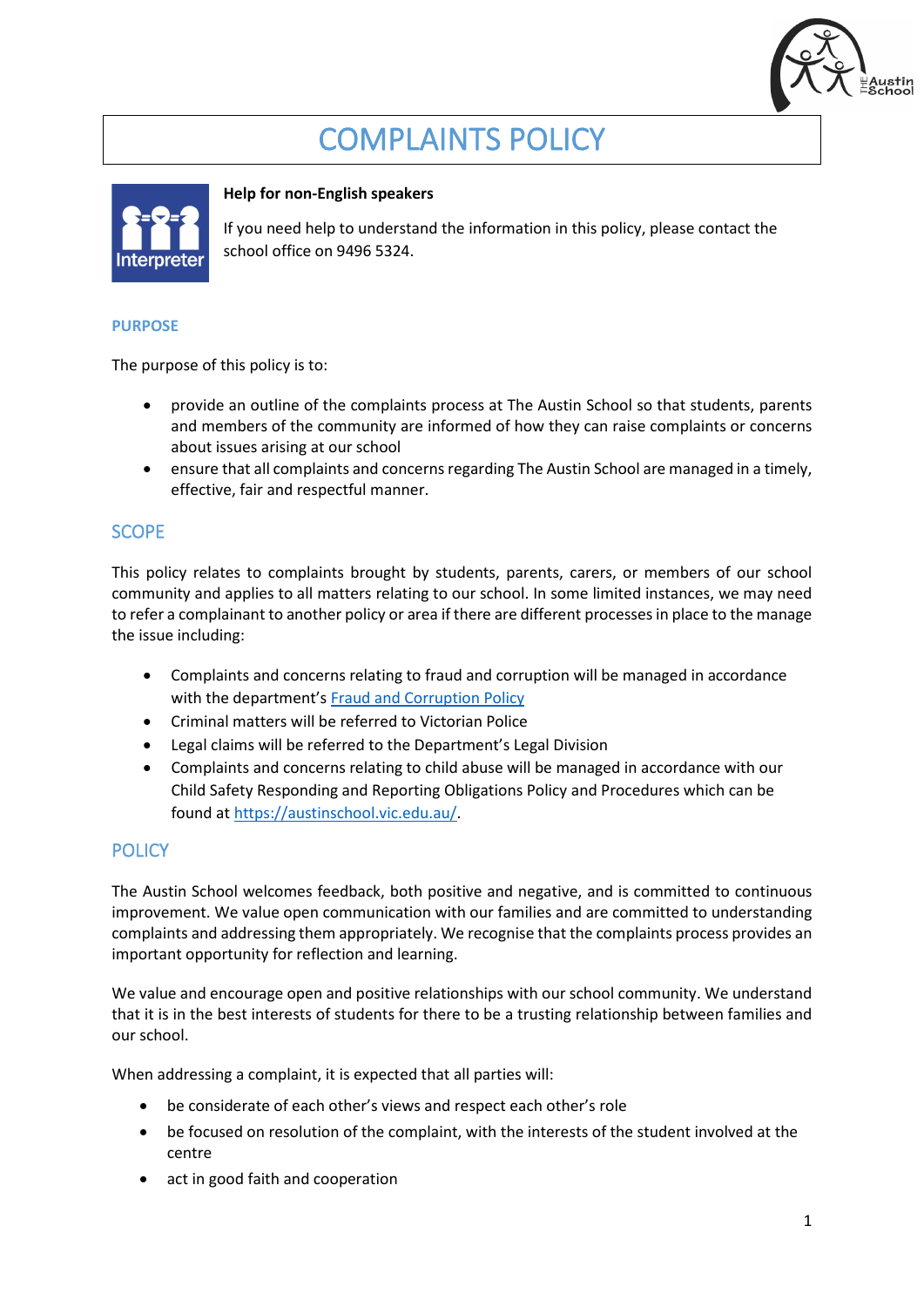

- behave with respect and courtesy
- respect the privacy and confidentiality of those involved, as appropriate
- operate within and seek reasonable resolutions that comply with any applicable legislation and Department policy.
- recognise that schools and the Department may be subject to legal constraints on their ability to act or disclose information in some circumstances.

#### Complaints and concerns process for students

The Austin School acknowledges that issues or concerns can cause stress or worry for students and impact their wellbeing and learning. The Austin School encourages our students to raise issues or concerns as they arise so that we can work together to resolve them.

Students with a concern or complaint can raise them with a trusted adult at school, for example, with your program teacher or the Assistant Principal. This person will take your concern or complaint seriously and will explain to you what steps we can take to try to resolve the issue and support you.

You can also ask your parent, carer or another trusted adult outside of the school, to talk to us about the issue instead. Information about our parent/carer complaints and concerns process is outlined further below. The parent/carer process also applies to students who are mature minors, refer to: [Mature Minors and Decision Making.](https://www2.education.vic.gov.au/pal/mature-minors-and-decision-making/policy)

Other ways you can raise a concern or complaint with us include:

- participating in our Attitudes to School Survey (for Grades 4-6)
- writing a note for and passing it to the office staff
- talking with your Austin Health or CYMHS clinician.

Further information and resources to support students to raise issues or concerns are available at:

- [Report Racism Hotline](https://www.vic.gov.au/report-racism-or-religious-discrimination-schools) (call 1800 722 476) this hotline enables students to report concerns relating to racism or religious discrimination
- [Reach Out](https://au.reachout.com/?gclid=CjwKCAiAgbiQBhAHEiwAuQ6BktaB5xneGFK3TnOql5c5eZ7af7dDm9ffLZa7N59FEtbtQzVIk8sGWhoC8N0QAvD_BwE)
- [Headspace](https://headspace.org.au/)
- [Kids Helpline](https://kidshelpline.com.au/?gclid=CjwKCAiAgbiQBhAHEiwAuQ6Bkro6UD2EBcRILznFnRhKjfi5I84jJlUa0fyiiYLQ4mHx5sXTStxH8BoCCEIQAvD_BwE) (call 1800 55 1800)
- [Victorian Aboriginal Education Association](https://www.vaeai.org.au/) (VAEAI)

#### Complaints and concerns process for parents, carers and community members

#### Preparation for raising a concern or complaint

The Austin School encourages parents, carers or members of the community who may wish to submit a complaint to:

- carefully consider the issues you would like to discuss
- remember you may not have all the facts relating to the issues that you want to raise
- think about how the matter could be resolved
- be informed by checking the policies and guidelines set by the Department and The Austin School (see "Further Information and Resources" section below).

#### Support person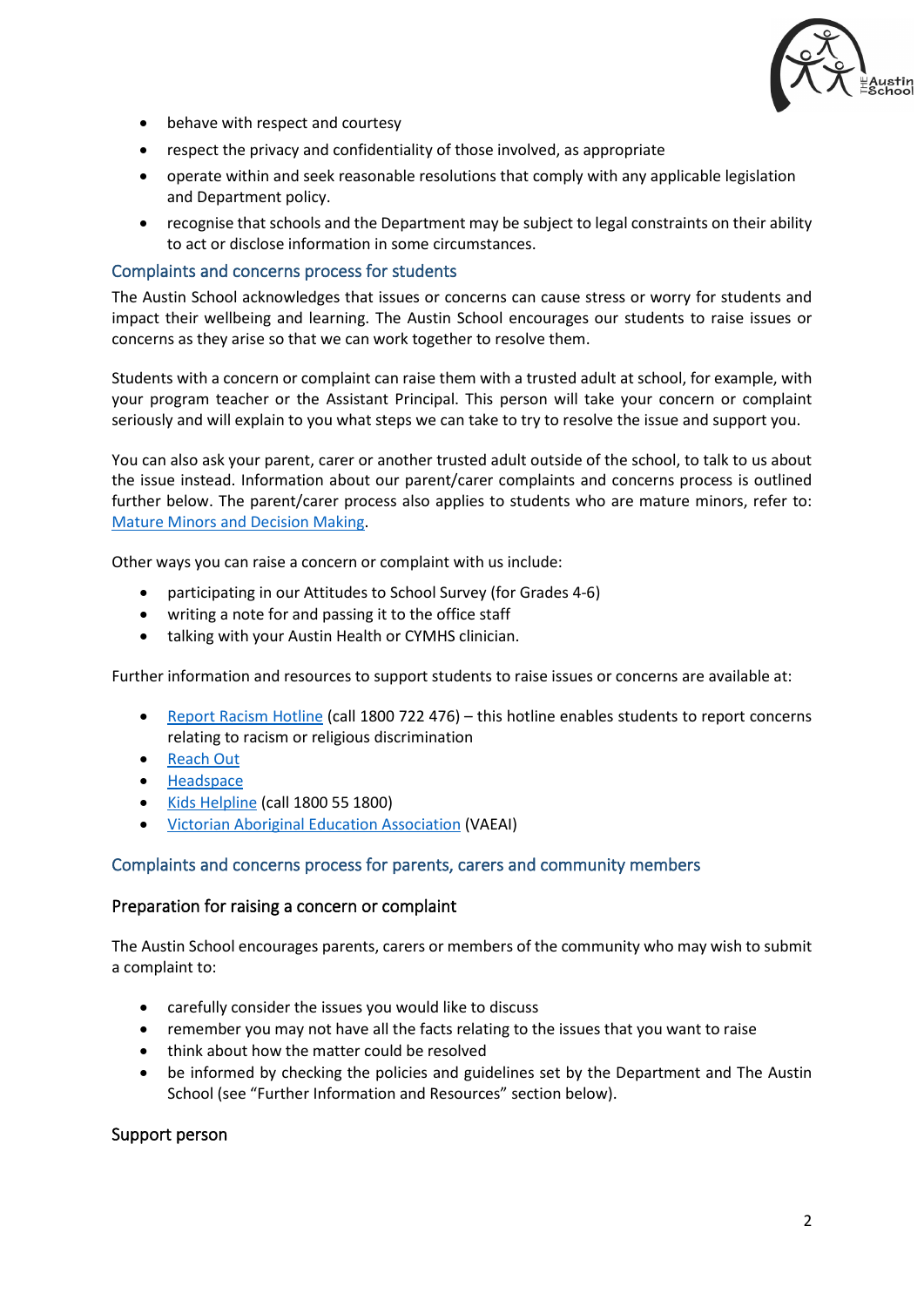

You are welcome to have a support person to assist you in raising a complaint or concern with our school. Please advise us if you wish to have a support person to assist you, and provide their name, contact details, and their relationship to you.

#### Raising a concern

The Austin School is always happy to discuss with parents/carers and community members any concerns that they may have. Concerns in the first instance should be directed to your child's teacher. Where possible, school staff will work with you to ensure that your concerns are appropriately addressed.

## Making a complaint

Where concerns cannot be resolved in this way, parents or community members may wish to make a formal complaint to the Principal or Assistant Principal.

If you would like to make a formal complaint, in most cases, depending on the nature of the complaint raised, our school will first seek to understand the issues and will then convene a resolution meeting with the aim of resolving the complaint together. The following process will apply:

- **1. Complaint received:** Please either email, telephone or arrange a meeting through the front office with the Assistant Principal or Principal, to outline your complaint so that we can fully understand what the issues are. We can discuss your complaint in a way that is convenient for you, whether in writing, in person or over the phone.
- **2. Information gathering:** Depending on the issues raised in the complaint, the Principal, Assistant Principal or nominee may need to gather further information to properly understand the situation. This process may also involve speaking to others to obtain details about the situation or the concerns raised.
- **3. Response:** Where possible, a resolution meeting will be arranged with the Assistant Principal/Principal to discuss the complaint with the objective of reaching a resolution satisfactory to all parties. If after the resolution meeting we are unable to resolve the complaint together, we will work with you to produce a written summary of the complaint in the event you would like to take further action about it. In some circumstances, the Principal may determine that a resolution meeting would not be appropriate. In this situation, a response to the complaint will be provided in writing.
- **4. Timelines:** The Austin School will acknowledge receipt of your complaint as soon as possible (usually within two school days) and will seek to resolve complaints in a timely manner. Depending on the complexity of the complaint, The Austin School may need some time to gather enough information to fully understand the circumstances of your complaint. We will endeavour to complete any necessary information gathering and hold a resolution meeting where appropriate within 10 working days of the complaint being raised. In situations where further time is required, The Austin School will consult with you and discuss any interim solutions to the dispute that can be put in place.

Please note that unreasonable conduct (e.g. vexatious complaints) may need to be managed differently to the procedures in this policy.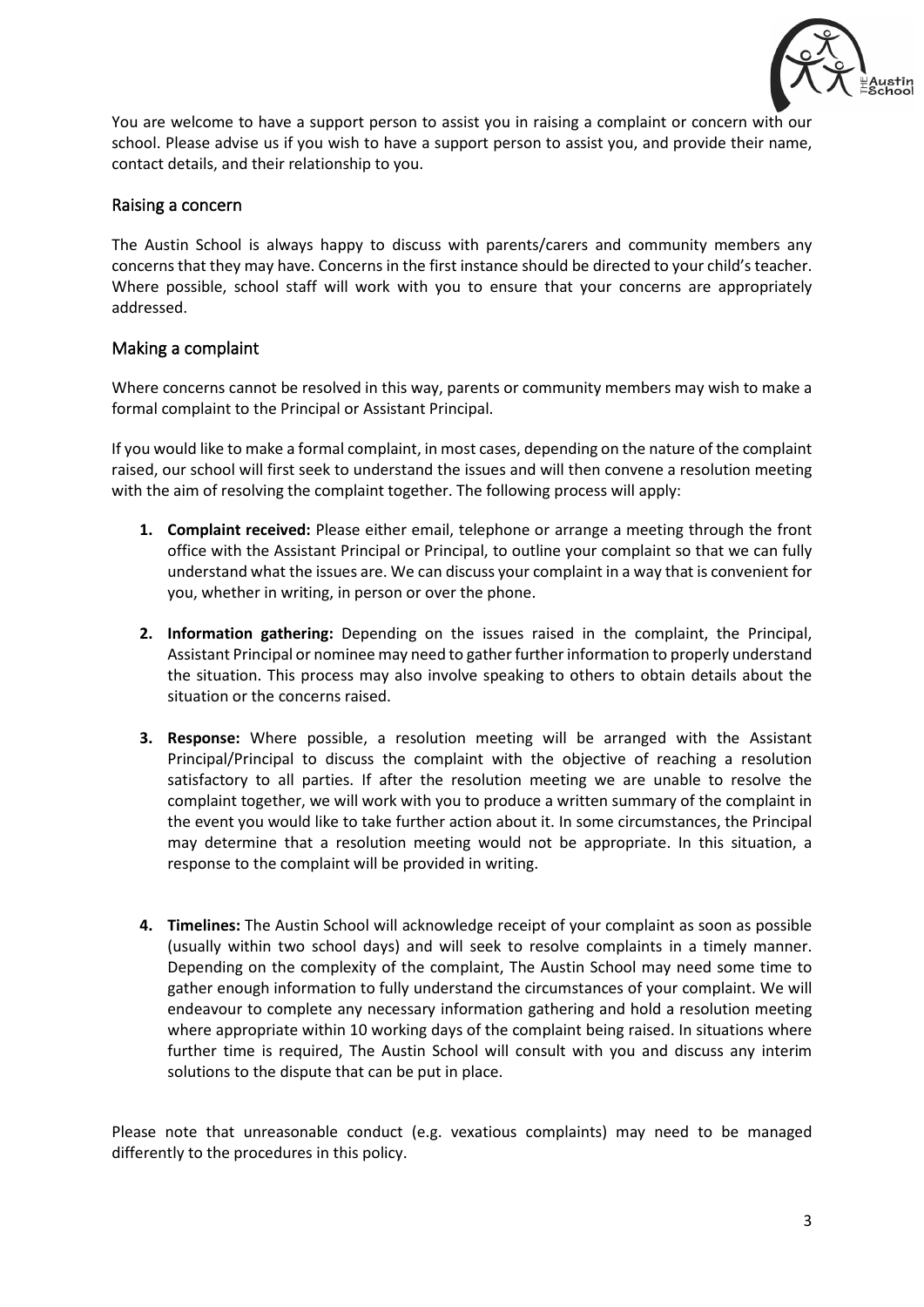

# Resolution

Where appropriate, The Austin School may seek to resolve a complaint by:

- an apology or expression of regret
- a change of decision
- a change of policy, procedure or practice
- offering the opportunity for student counselling or other support
- other actions consistent with school values that are intended to support the student, parent and school relationship, engagement, and participation in the school community.

In some circumstances, The Austin School may also ask you to attend a meeting with an independent third party, or participate in a mediation with an accredited mediator to assist in the resolution of the dispute.

## **Escalation**

If you are not satisfied that your complaint has been resolved by the school, or if your complaint is about the Principal and you do not want to raise it directly with them, then the complaint should be referred to the DET North Western Victoria Region office by contacting 1300 338 691 or [nwvr@education.vic.gov.au.](mailto:nwvr@education.vic.gov.au)

The Austin School may also refer a complaint to DET North Western Victoria Region if we believe that we have done all we can to address the complaint.

For more information about the Department's parent complaints process, including the role of the Regional Office, please see: [Raise a complaint or concern about your school.](https://www.vic.gov.au/raise-complaint-or-concern-about-your-school#speaking-to-your-school)

## Record keeping and other requirements

To meet Department and legal requirements, our school must keep written records of:

- Serious, substantial or unusual complaints
- Complaints relating to the Child Information Sharing Scheme and Family Violence Information Sharing Scheme, to meet regulatory requirements - refer to Child and Family Violence Information Sharing Schemes for further information

Our school also follows Department policy to ensure that record-keeping, reporting, privacy and employment law obligations are met when responding to complaints or concerns.

## **COMMUNICATION**

This policy will be communicated to our school community in the following ways:

- Available publicly on school website
- Included in staff induction processes